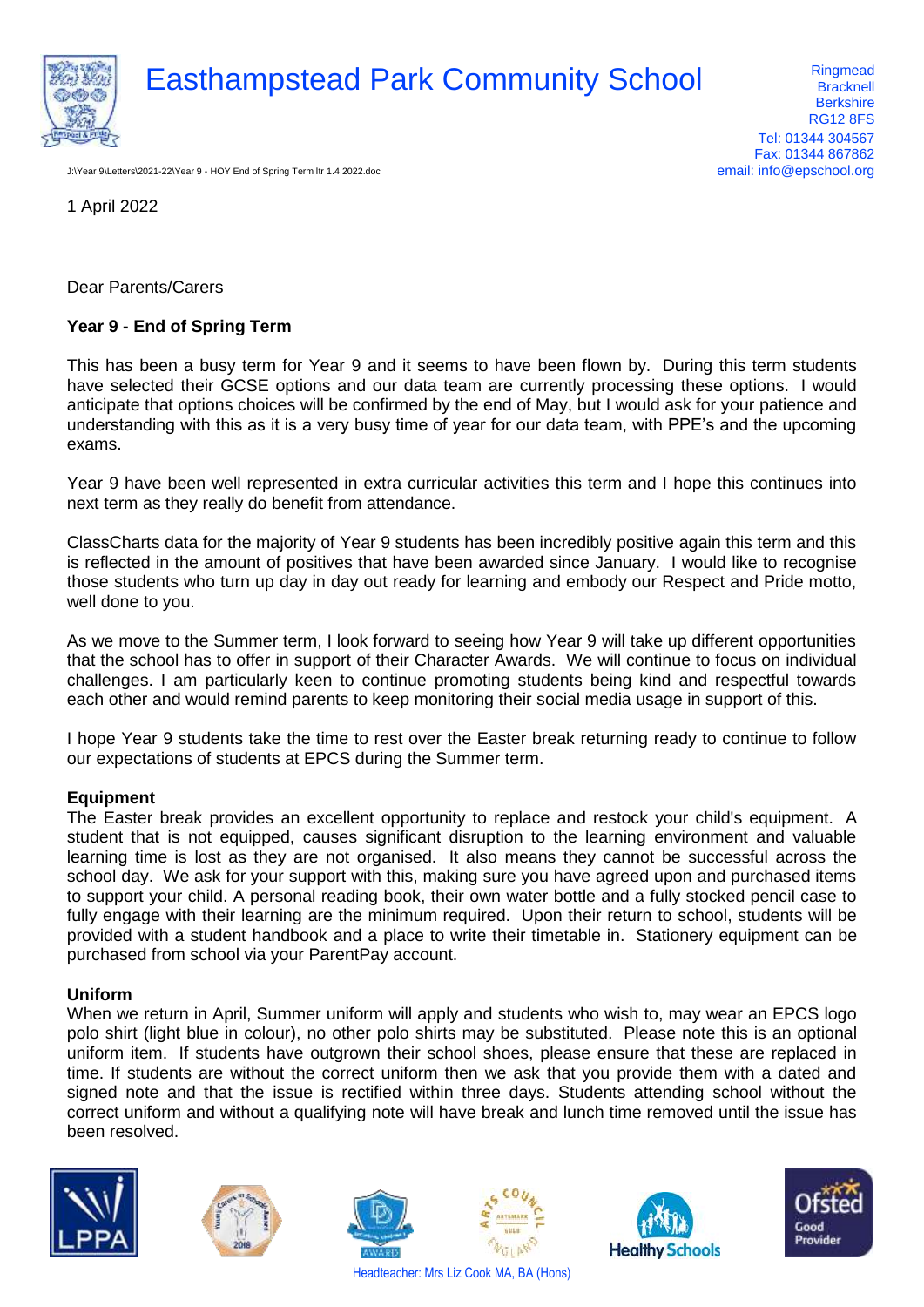#### **Mobile Phones**

All students in Year 7, 8, 9, 10 and 11 must hand in their mobile phone during morning tutor (Roll Call) as they are not permitted to have mobile phones in their possession. The phone should be silenced and notifications turned off. Students arriving late (after Roll Call) will be expected to hand their phone into Raising Standards for safekeeping. The phone will be collected by the late team when they enter via reception. If a student is late without a valid reason they will incur a 20 minute late detention to be served the same day after school.

Parents have agreed to these arrangements as part of the home school agreement so please do not make any other arrangement with your child. The only exception is made for students who for medical reasons have a medical monitoring device on their phone (currently 2 students in school). Students experiencing anxiety are advised to take regular breaks from their phone to support their health and well being. This is not therefore a reason for them to be keeping a phone on their person. If they need support we have adults in school to support them. Parents wanting to communicate with their child during the school day should do so via the school office.

Students who have a planned appointment, for example, the dentist must let their tutor know. They can collect their phone from the Raising Standards office when they sign out at the Welfare office. When students arrive late to school after having attended an appointment, they should hand their phone in when signing in at the Welfare office.

Parents and students should be clear that the misuse of mobile phones will not be tolerated and failure to hand in their phone will be treated seriously by the school as it is in clear breach of our rules. Misuse of their mobile phone will be dealt with using the principle of "see it, hear it, and take it". If a student is found in possession of a mobile phone between 8.50am and the end of the school day, communication will be made home and the parent/carer will be responsible for visiting the school to collect the mobile phone by appointment.

We ask for your support with this and to explain our clear expectations to your child to avoid any conflict with staff. Full details of the school's Mobile Phone Policy can be found on the school website. Thank you for working with us to make sure the rule is applied equitably and fairly to all students and incidents involving students misuse of phones are minimised.

## **Medical issues**

Please update the school regarding any changes in your child's medical history that will impact on our duty of care or compliance with standard school rules. Please email [welfare@epschool.org](mailto:welfare@epschool.org) with any details. Our welfare team will be happy to discuss with you any changes to ongoing conditions or medication and you should make sure any out of date medicines are replaced if still needed. Epipens and asthma inhalers need to be checked.

## **Communications**

Please inform the school of any changes in your named contacts **(two are needed for legal reasons)** or if any other details have changed, for example your email, mobile phone number or address as it ensures you receive communications from the school. Please email [info@epschool.org.](mailto:info@epschool.org) If we need to get hold of you for any reason it is very important we can do so.

#### **Attendance**

We will continue working in partnership with WPA Education Welfare Services in promoting a positive approach to attendance. Could I please remind parents to contact the school before 8.00am if your child is unable to attend for any reason. The telephone number of our student absence line is 01344 304567 option 1 or 01344 390824 (direct line) and the e-mail address is [attendance@epschool.org.](mailto:attendance@epschool.org) It is likely that you will receive a telephone call or text message from the school if your child does not arrive and you have not informed us of the reason. Please respond to this so that records can be kept accurately.

Please note the school is unable to authorise holidays in term time following the DfE criteria even if the change of date is linked to COVID.